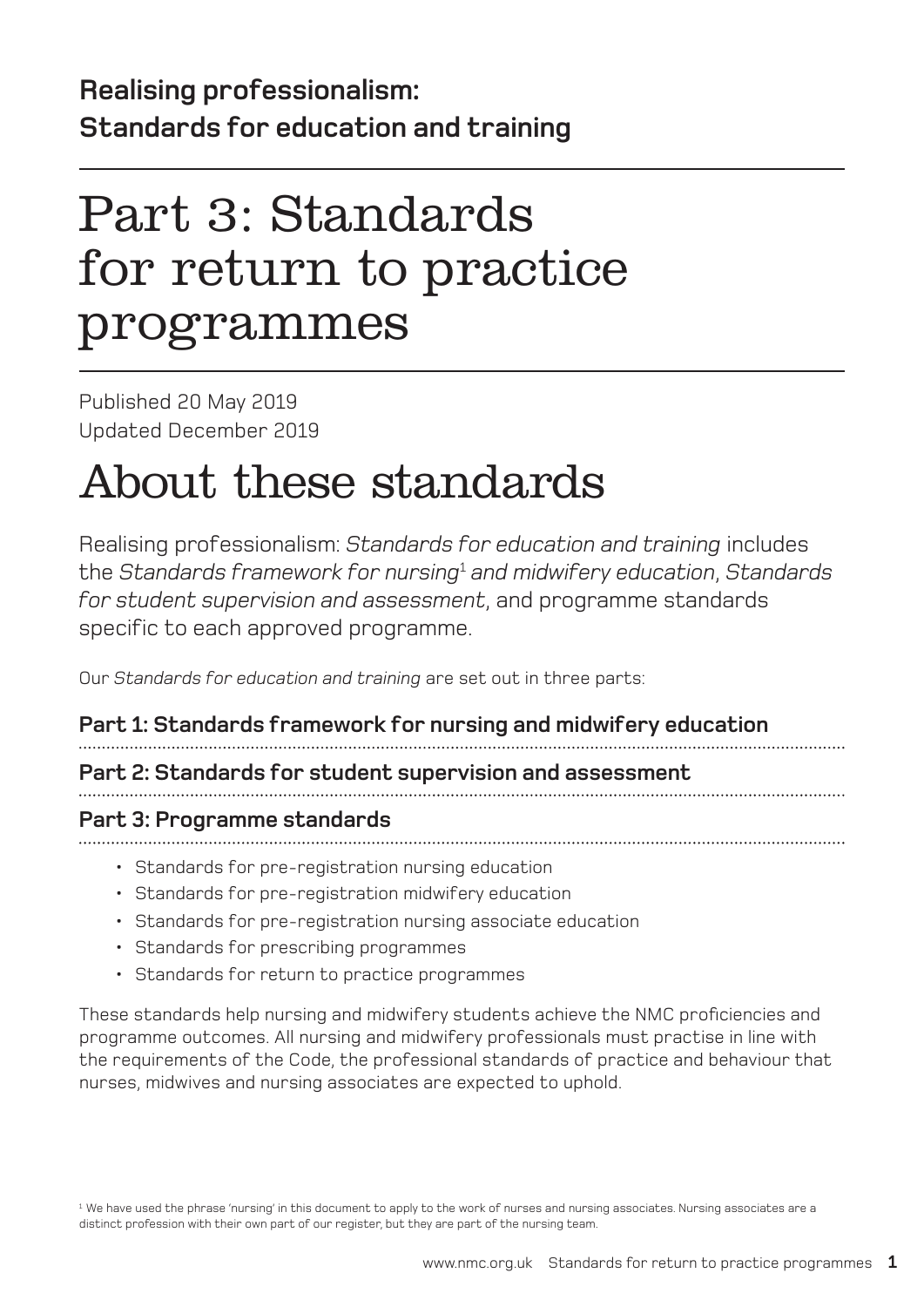# Introduction

### **Our Standards for return to practice programmes set out the legal requirements, entry requirements, programme content, methods of assessment and information on the credits/award for return to practice (RtP) programmes**

Nurses, midwives and nursing associates seeking readmission to the register, who have practised for fewer than 750 hours in the previous five years, or 450 hours in the three years before their application for readmission to the register, must either successfully complete an NMC approved return to practice programme or pass an NMC test of competence<sup>2</sup> to be eligible to apply for readmission to the register.

Nurses, midwives and nursing associates approaching revalidation who have practised for fewer than 450 hours in the three year period since their registration was last renewed (900 hours if dual registered) or since joining the register, must either successfully complete an NMC approved return to practice programme or pass an NMC test of competence before the date of application for renewal of their registration.

Individuals must complete an approved return to practice programme or pass an NMC test of competence to demonstrate that they meet the relevant proficiencies<sup>3</sup> to tremain on, or be readmitted to, the NMC register.

Public safety is central to our standards. Experienced nurses, midwives and nursing associates returning to practice, are in this context students, and will be in contact with people throughout their education. It's important they regain confidence, and update their skills and knowledge in a safe and effective way.

These programme standards should be read with our Standards framework for nursing and midwifery education and Standards for student supervision and assessment which apply to all NMC approved programmes. Return to practice programmes must comply with all these standards for an education institution to be approved to run an approved programme.

Education providers structure their programmes to comply with our programme standards. They design their curricula around the proficiencies we set. Proficiencies are the knowledge, skills and behaviours that nurses, midwives and nursing associates need in order to practise.

Curricula for RtP programmes will be flexible to accommodate mixed cohorts of returning nurses, midwives and nursing associates with a range of learning needs and prior experience as registered professionals.

RtP students are assessed against relevant proficiencies to make sure they are capable of providing safe and effective care. We publish Standards of proficiency for registered nurses, Standards of proficiency for midwives, standards for NMC approved post-registration programmes and, Standards of proficiency for nursing associates.

Through our quality assurance (QA) processes we check that education programmes meet all of our standards, that the programme outcomes relate to the proficiencies for particular

<sup>&</sup>lt;sup>2</sup> A two part test of competence: part one a computer based test of knowledge, part two: an objective structured clinical examination.

<sup>&</sup>lt;sup>3</sup> The NMC publishes proficiencies for nurses, midwives and nursing associates.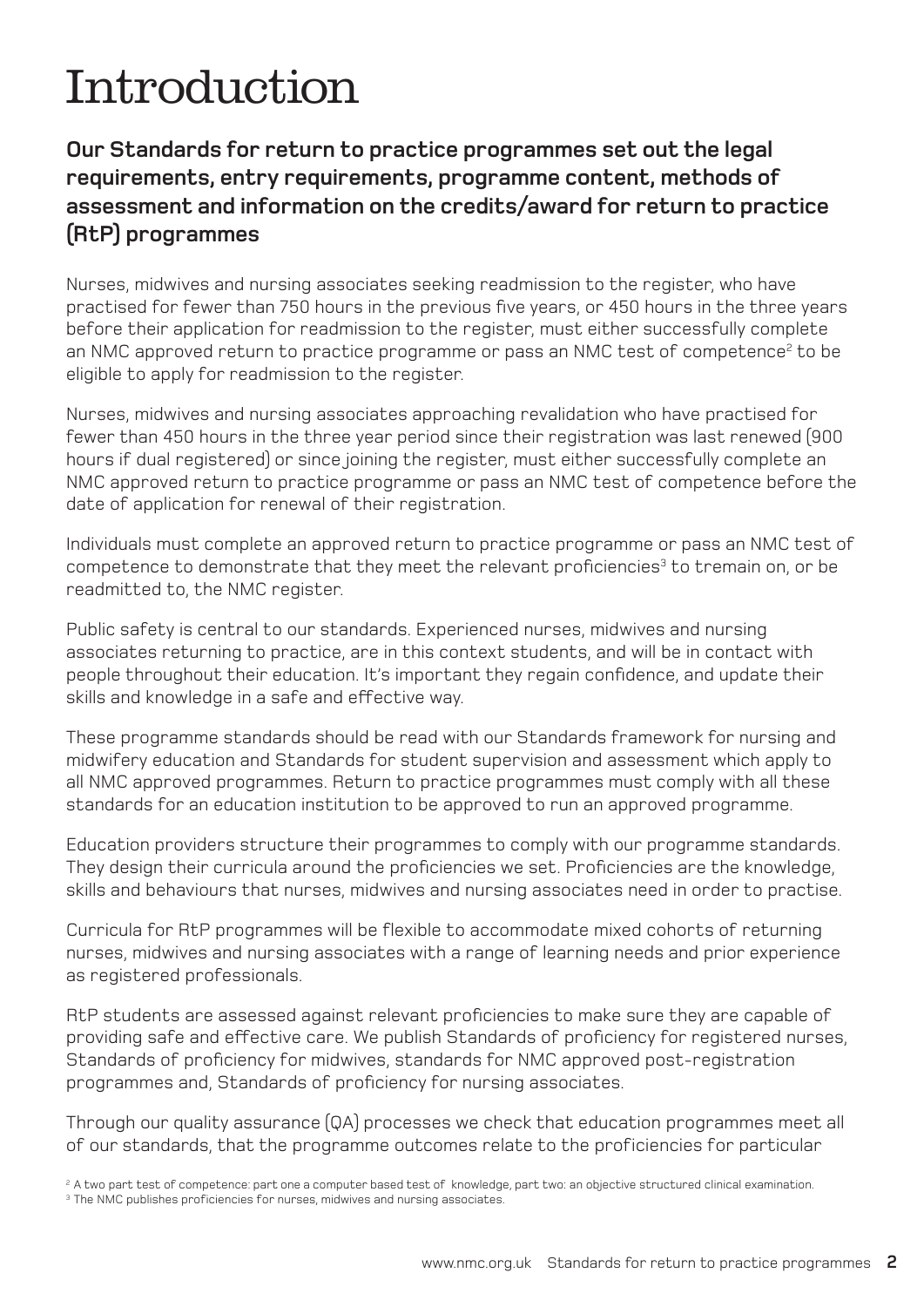qualifications and that the approved education institutions (AEIs) and practice learning partners are managing risks effectively. We monitor risks to quality in education and training using internal and external intelligence. This intelligence gathering includes analysis of system regulators' reports.

Before a programme can run, we make sure it meets our standards. We do this through an approval process in accordance with our Quality assurance framework.

Overall responsibility for the day to day management of the quality of any educational programme lies with the AEI in partnership with its practice learning partners.

# Legislative framework

Article 19(3) of the Nursing and Midwifery Order 2001 allows our Council to set standards for those who have not practised for, or during, a prescribed period, for them to undertake such education or training or to gain such experience as it shall specify in standards.

Article 19(4) of the Order states that for standards established under Article 19(3) our approval and enforcement for education and training (Part IV of the Order) can apply.

### Returning to, and remaining on, the NMC register

**Standards for return to practice programmes follow the student journey and are grouped under the following five headings:**

### **1. Selection, admission and progression**

Standards about an applicant's suitability and for participation in a return to practice programme

### **2. Curriculum**

Standards for the content, delivery and evaluation of the return to practice programme

### **3. Practice learning**

Standards specific to learning for nurses, midwives and nursing associates that takes place in practice settings as part of a programme

. . . . . . . . . . . . . . . .

### **4. Supervision and assessment**

Standards for safe and effective supervision and assessment for return to practice programmes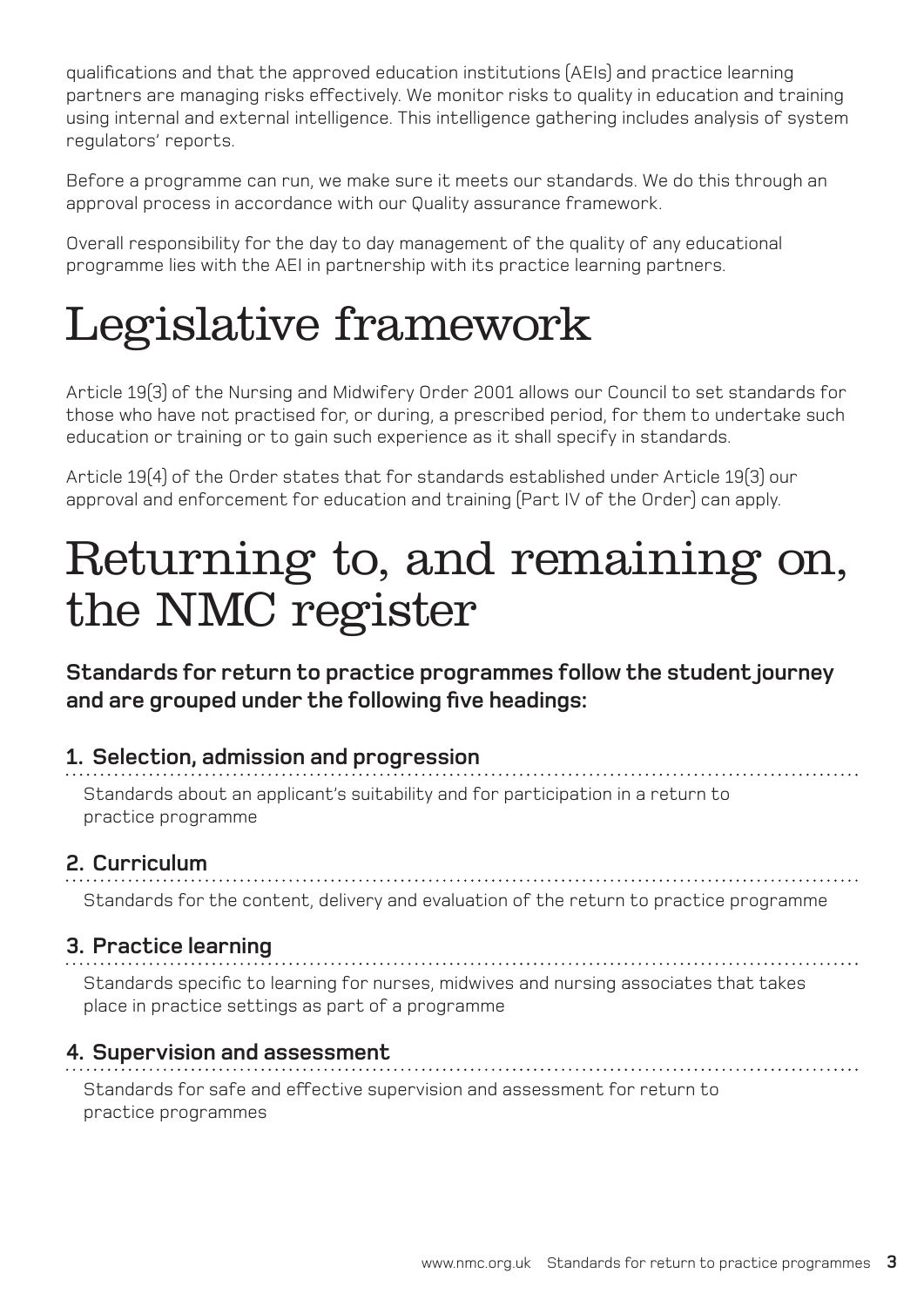#### **5. Qualification or credits to be awarded and information on NMC registration**

Standards which outline the award for each profession and how to apply to re-join the NMC register for those seeking readmission

### 1.Selection, admission and progression

### **Approved education institutions, together with practice learning partners, must:**

- 1.1 confirm on entry to the programme that students are, or were, registered with the NMC
- 1.2 confirm on entry to the programme that students:
	- 1.2.1 demonstrate values in accordance with the Code
	- 1.2.2 have capability to behave in accordance with the Code
	- 1.2.3 have capability to update numeracy skills required to meet programme outcomes
	- 1.2.4 can demonstrate they meet NMC English language requirements
	- 1.2.5 have capability in literacy to meet programme outcomes
	- 1.2.6 have capability for digital and technological literacy to meet programme outcomes
- 1.3 ensure students' health and character is sufficient to enable safe and effective practice on entering the programme, throughout the programme and when submitting the supporting declaration of health and character in line with the NMC's health and character guidance. This includes facilitating satisfactory and timely occupational health assessment and criminal record checks
- 1.4 ensure students are fully informed of the requirement to declare immediately any police charges, cautions, convictions or conditional discharges or determinations that their fitness to practise is impaired made by other regulators, professional bodies and educational establishments, and that any declarations are dealt with promptly, fairly and lawfully
- 1.5 ensure the person responsible for directing the educational programme or their designated substitute is able to provide supporting declarations of health and character for students who have completed a return to practice programme
- 1.6 consider students' prior learning and experience in relation to the standards of proficiency, programme outcomes, and the students intended scope of practice upon readmission, and
- 1.7 support students throughout the programme in updating their abilities in numeracy, literacy, digital and technological literacy to meet programme outcomes.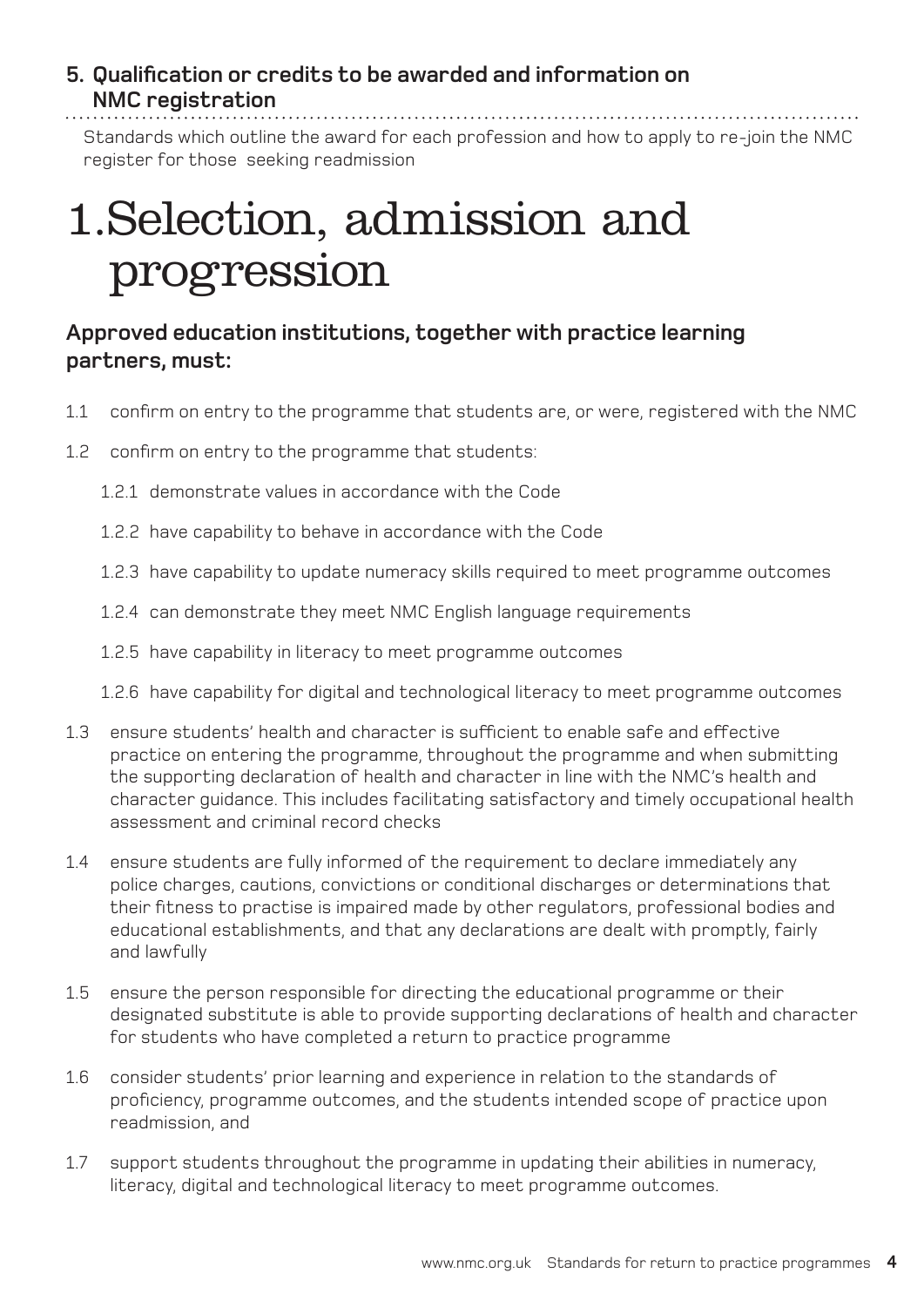### 2.Curriculum

#### **Approved education institutions, together with practice learning partners, must:**

- 2.1 ensure programmes comply with the NMC Standards framework for nursing and midwifery education
- 2.2 comply with the NMC Standards for student supervision and assessment
- 2.3 ensure that programme learning outcomes reflect relevant standards of proficiency
- 2.4 design and deliver a programme that supports students to return to their intended area of practice
- 2.5 ensure that programmes delivered in Wales comply with legislation which supports use of the Welsh language
- 2.6 state routes within the return to practice programme that allow:
	- 2.6.1 nurses to be readmitted to, or remain on, the register in one or more of the specific fields of nursing practice: adult, children's, learning disabilities and mental health nursing
	- 2.6.2 midwives to be readmitted to, or remain on, the register as midwives
	- 2.6.3 specialist community public health nurses (SCPHNs) to be readmitted to, or remain on, the register as specialist community public health nurses
	- 2.6.4 nursing associates to be readmitted to, or remain on, the register as nursing associates
- 2.7 set out the content necessary to meet the programme outcomes for each field of nursing practice: adult, children's, learning disabilities and mental health nursing
- 2.8 set out the general and professional content necessary to confirm the relevant standards of proficiency and programme outcomes for each part of the register
- 2.9 ensure that specific content such as: safeguarding, consent, pharmacology and medicines administration and optimisation is included for the student to be readmitted to, or remain on, the register
- 2.10 ensure the curriculum uses a range of learning and teaching strategies which may include flexible or distance learning, which must be used effectively and proportionately to support learning and assessment, and
- 2.11 ensure that all return to practice programmes are an appropriate length to support programme outcomes.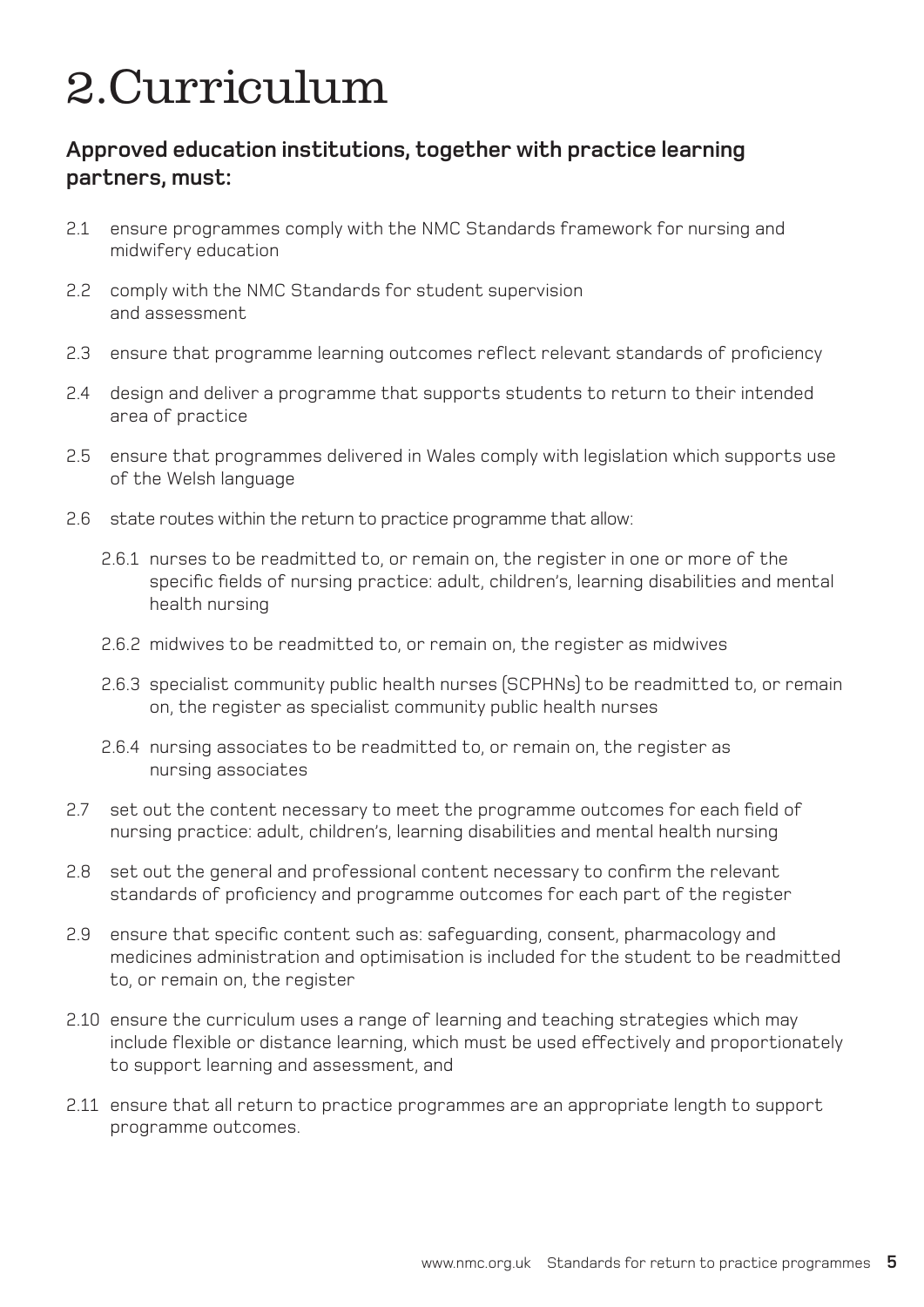# 3.Practice learning

#### **Approved education institutions, together with practice learning partners, must:**

- 3.1 provide practice learning opportunities that confirm students can deliver safe and effective care in their intended area of practice to a diverse range of people
- 3.2 provide practice learning opportunities that confirm students meet the communication and relationship management skills and procedures in their intended area of practice, as set out in the relevant standards of proficiency
- 3.3 ensure that students experience a range of settings for their intended area of practice, demonstrating an ability to meet the holistic needs of people
- 3.4 ensure technology enhanced and simulation-based learning opportunities are used effectively and proportionately to support learning and assessment
- 3.5 take account of students' individual needs, personal circumstances and intended area of practice when allocating their practice learning including making reasonable adjustments for students with disabilities, and
- 3.6 ensure that students are supernumerary.

### 4.Supervision and assessment

### **Approved education institutions, together with practice learning partners, must:**

- 4.1 ensure that support, supervision, learning and assessment provided complies with the NMC Standards framework for nursing and midwifery education
- 4.2 ensure that support, supervision, learning and assessment provided complies with the NMC Standards for student supervision and assessment
- 4.3 ensure they inform the NMC of the name of the person responsible for directing the education programme
- 4.4 provide students with feedback throughout the programme to support their development
- 4.5 ensure throughout the programme that students meet the required standard of proficiency and programme outcomes to be readmitted to, or remain on, the register
- 4.6 ensure that students meet communication and relationship management skills and procedures
- 4.7 assess students to confirm proficiency in preparation for being readmitted to, or remaining on, the register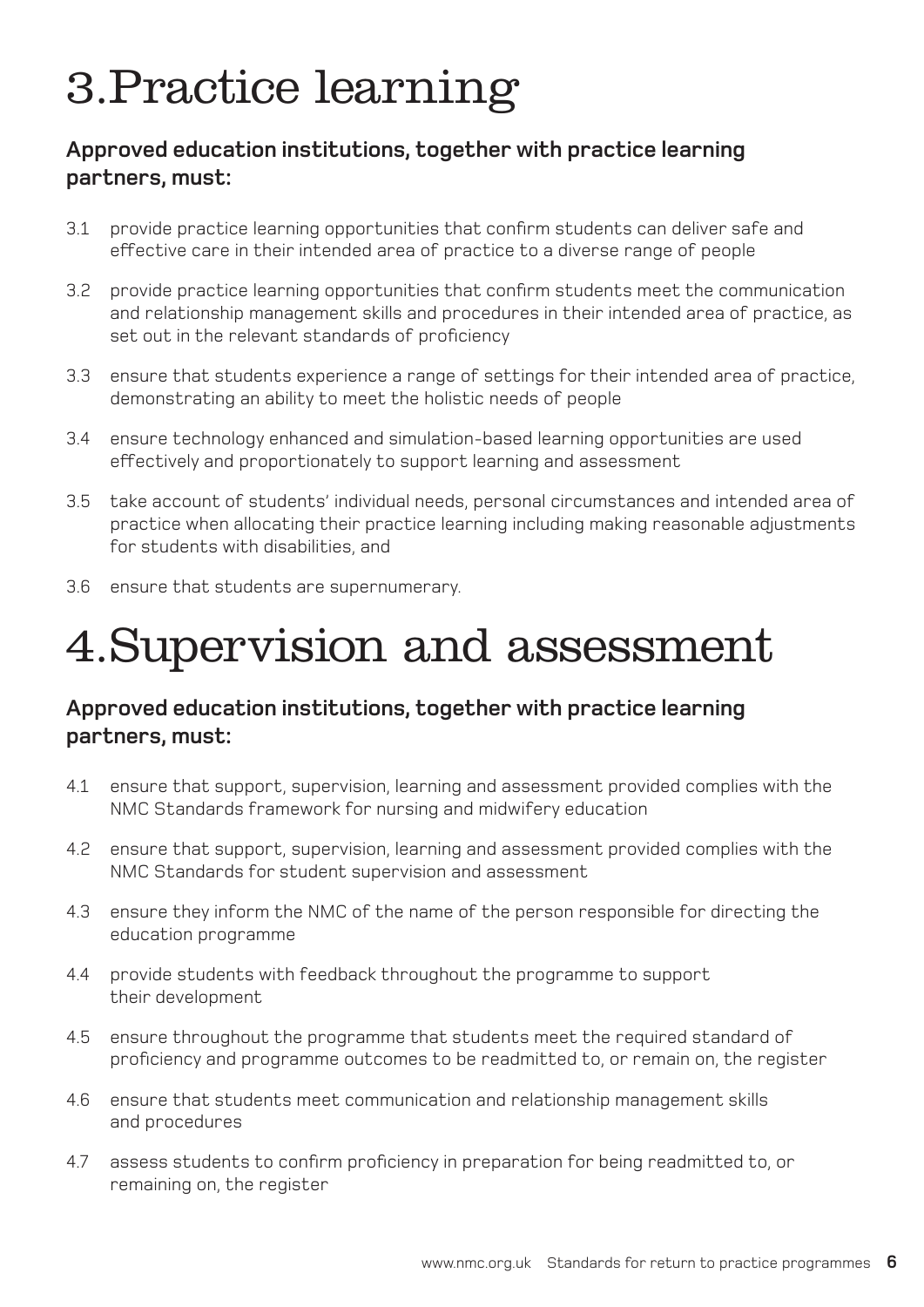- 4.8 ensure that relevant proficiencies are recorded in a record of achievement which confirms these proficiencies and skills have been met, and
- 4.9 confirm students' safe and effective practice and suitability to be readmitted to, or remain on, the register.

### 5.Qualification or credits to be awarded and information on NMC registration

### **Approved education institutions, together with practice learning partners, must:**

- 5.1 ensure that the minimum credits/award for a return to practice programme for nurses and midwives is at bachelor's degree level
- 5.2 ensure that the minimum credits/award for a return to practice programme for nursing associates is at foundation degree level, and
- 5.3 notify students during and before completion of the programme how they apply to re-join the NMC register
- 5.4 notify students during and before successful completion of the programme that they have five years to reinstate their registration with the NMC. In the event of a student failing to re-register within five years they will have to undertake additional education and training or gain such experience as specified in our standards.

# Glossary

**Approved education institutions (AEIs):** the status awarded by the NMC to an institution, or part of an institution, or combination of institutions that works in partnership with practice placement and workplace learning providers. AEIs will have provided us with assurance that they are accountable and capable of delivering NMC approved education programmes.

**Educators:** in the context of the NMC Standards for education and training, educators are those who deliver, support, supervise and assess theory, practice and/or work placed learning.

**Health and character requirements:** people applying to renew or be readmitted to the NMC register must meet the requirements for health to ensure they can practise safely and effectively either with or without reasonable adjustments. It does not mean the absence of a health condition or disability. Each applicant seeking admission to the register or to renew registration, whether or not they have been registered before, is required to declare any police charges, cautions, convictions, conditional discharges and determinations made by other regulatory bodies.

**Practice learning partners:** organisations that provide practice learning necessary for supporting pre-registration and post-registration students in meeting proficiencies and programme outcomes.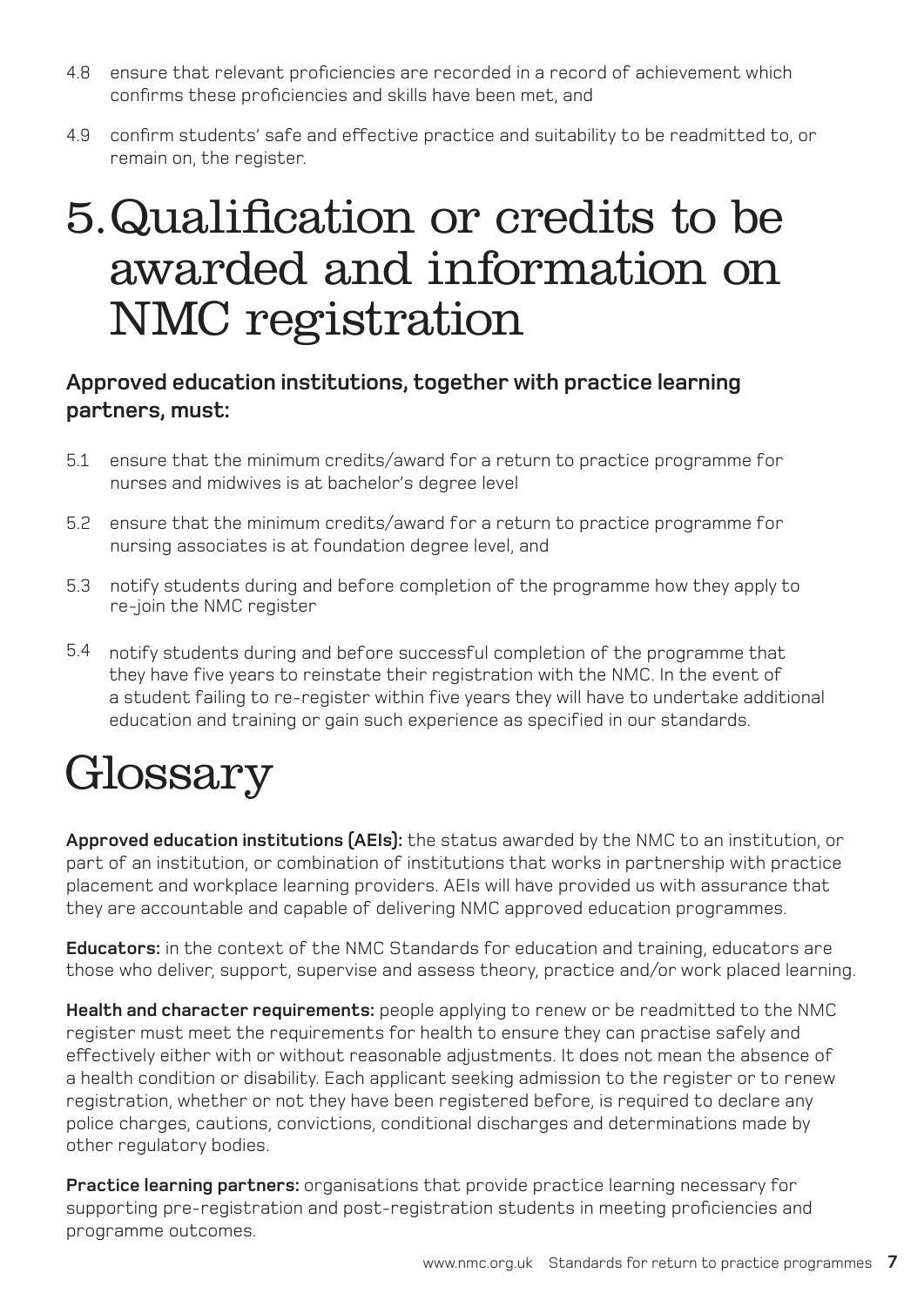**Quality assurance:** NMC processes for making sure all AEIs and their approved education programmes comply with our standards.

**Reasonable adjustments:** are where a student requires a reasonable adjustment related to a disability. We also use it to mean adjustment relating to any protected characteristics as set out in the equalities and human rights legislation.

**Simulation:** an artificial representation of a real world practice scenario that supports student development through experiential learning with the opportunity for repetition, feedback, evaluation and reflection. Effective simulation facilitates patient safety by enhancing knowledge, behaviours and skills.

**Student:** any individual enrolled onto an NMC approved education programme whether full time or less than full time.

**Supernumerary:** Students in practice or workplace learning must be supported to learn without being counted as part of the staffing required for safe and effective care in that setting. For employer led return to practice, this includes practice placements within their place of employment; this does not apply when they are working in their substantive role. Placements should enable students to learn to provide safe and effective care, not merely to observe; students can and should add real value to care.

The contribution students make will increase over time as they gain proficiency and they will continue to benefit from ongoing guidance and feedback.

Once a student has demonstrated that they are proficient, they should be able to fulfil tasks without direct oversight. The level of supervision a student needs is based on the professional judgement of their supervisors, taking into account any associated risks and the student's knowledge, proficiency and confidence.

### The role of the Nursing and Midwifery Council

#### **What we do**

We're the independent regulator for nurses, midwives and nursing associates. We hold a register of around 700,000 nurses, midwives and nursing associates who can practise in the UK.

Better and safer care for people is at the heart of what we do, supporting the healthcare professionals on our register to deliver the highest standards of care.

We make sure nurses, midwives and nursing associates have the skills they need to care for people safely, with integrity, expertise, respect and compassion, from the moment they step into their first job.

Learning does not stop the day nurses, midwives and nursing associates qualify. To promote safety and public trust, we require professionals to demonstrate throughout their career that they are committed to learning and developing to keep their skills up to date and improve as practitioners.